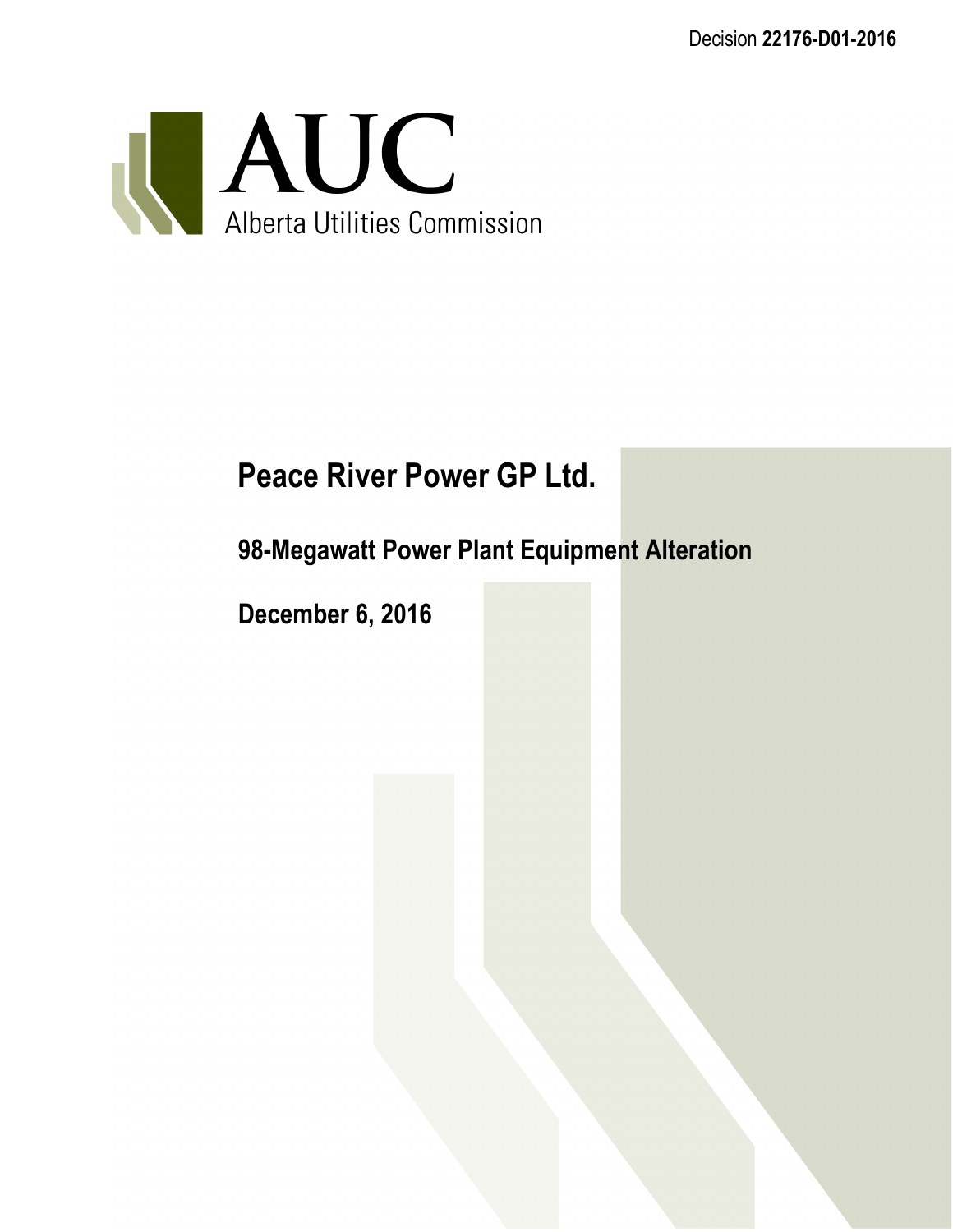#### **Alberta Utilities Commission**

Decision 22176-D01-2016 Peace River Power GP Ltd. 98-Megawatt Power Plant Equipment Alteration

Proceeding 22176 Application 22176-A001

December 6, 2016

Published by the:

Alberta Utilities Commission Fifth Avenue Place, Fourth Floor, 425 First Street S.W. Calgary, Alberta T2P 3L8

Telephone: 403-592-8845 Fax: 403-592-4406

Website: www.auc.ab.ca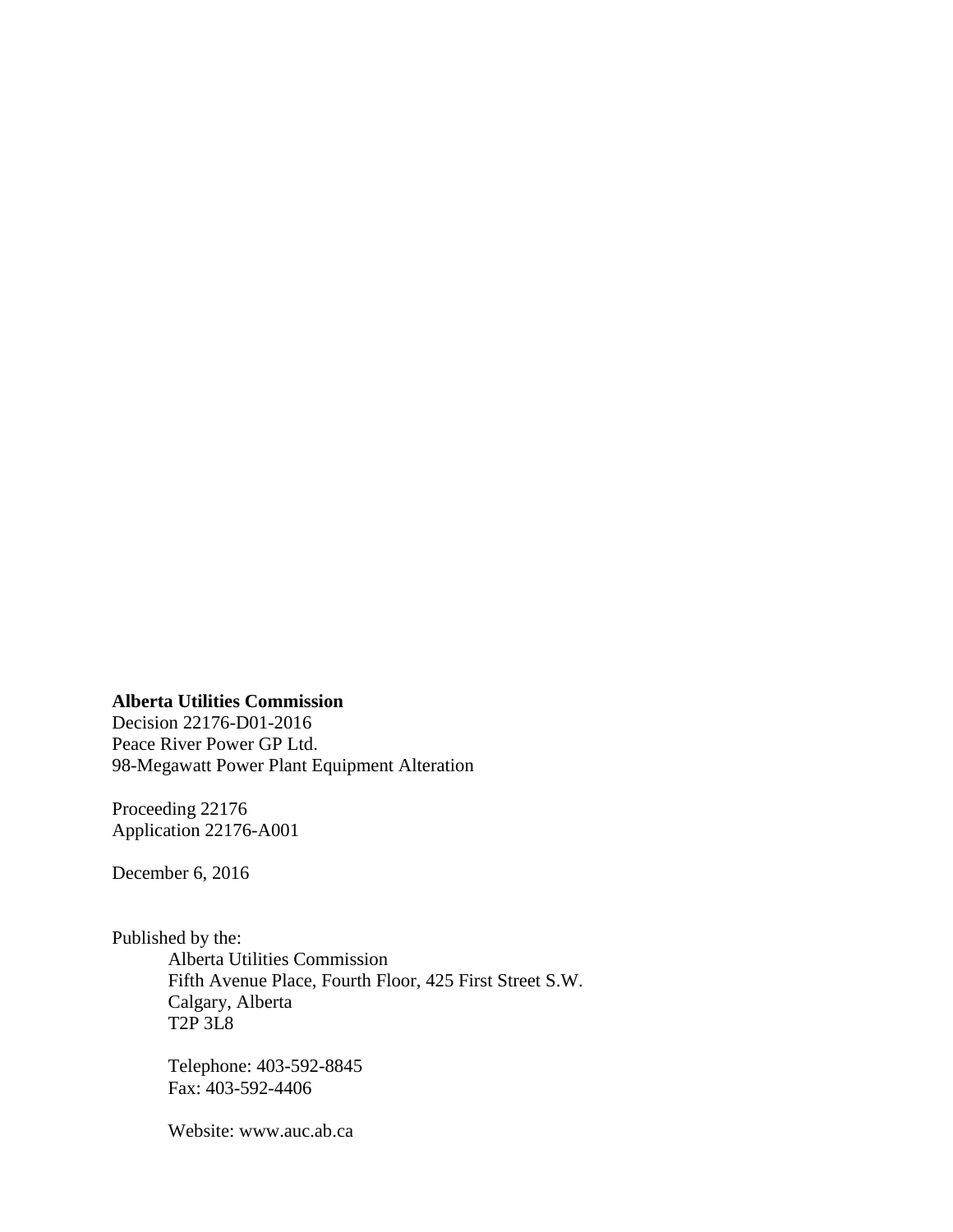|                                              | <b>Decision 22176-D01-2016</b> |
|----------------------------------------------|--------------------------------|
| Peace River Power GP Ltd.                    | <b>Proceeding 22176</b>        |
| 98-Megawatt Power Plant Equipment Alteration | <b>Application 22176-A001</b>  |

#### **1 Decision summary**

1. In this decision, the Alberta Utilities Commission must decide whether to approve an application from Peace River Power GP Ltd. (Peace River Power) for the alteration of a 98-megawatt (MW) natural gas-fired power plant in Northern Sunrise County. After consideration of the record of the proceeding, and for the reasons outlined in this decision, the Commission finds that approval of the project is in the public interest having regard to the social, economic, and other effects of the project, including its effect on the environment.

#### **2 Introduction and background**

2. Peace River Power, pursuant to Approval 21793-D02-2016, **1** has approval to construct and operate a 98-MW natural gas-fired power plant in Northern Sunrise County, approximately 40 kilometres northeast of the town of Peace River.

3. Peace River Power filed an application with the AUC for approval to alter and operate the power plant. The application was registered on November 16, 2016, as Application 22176-A001.

4. The Commission issued information requests to Peace River Power on November 24, 2016. Peace River Power filed responses to the information requests on November 28, 2016.

5. Due to the nature of the application, a notice of application was not issued and, therefore, a hearing was not required as the Commission considered that its decision or order would not directly and adversely affect the rights of a person pursuant to Section 9 of the *Alberta Utilities Commission Act*.

#### **3 Discussion**

 $\overline{a}$ 

6. Peace River Power requested approval to alter the type of transformers at the power plant. It proposed to change the step-up transformers from the approved two 13.8/144-kilovolt (kV) transformers to two 13.8/240-kV transformers. The new transformers would have the same rating of 45/60/75 megavolt-ampere as the previous transformers.

7. Peace River Power explained that the change was necessary because it intended to expand the power plant at a later date and that in order to accommodate this expansion, the

**<sup>1</sup>** Approval 21793-D02-2016, Proceeding 21793, Application 21793-A001, August 31, 2016.